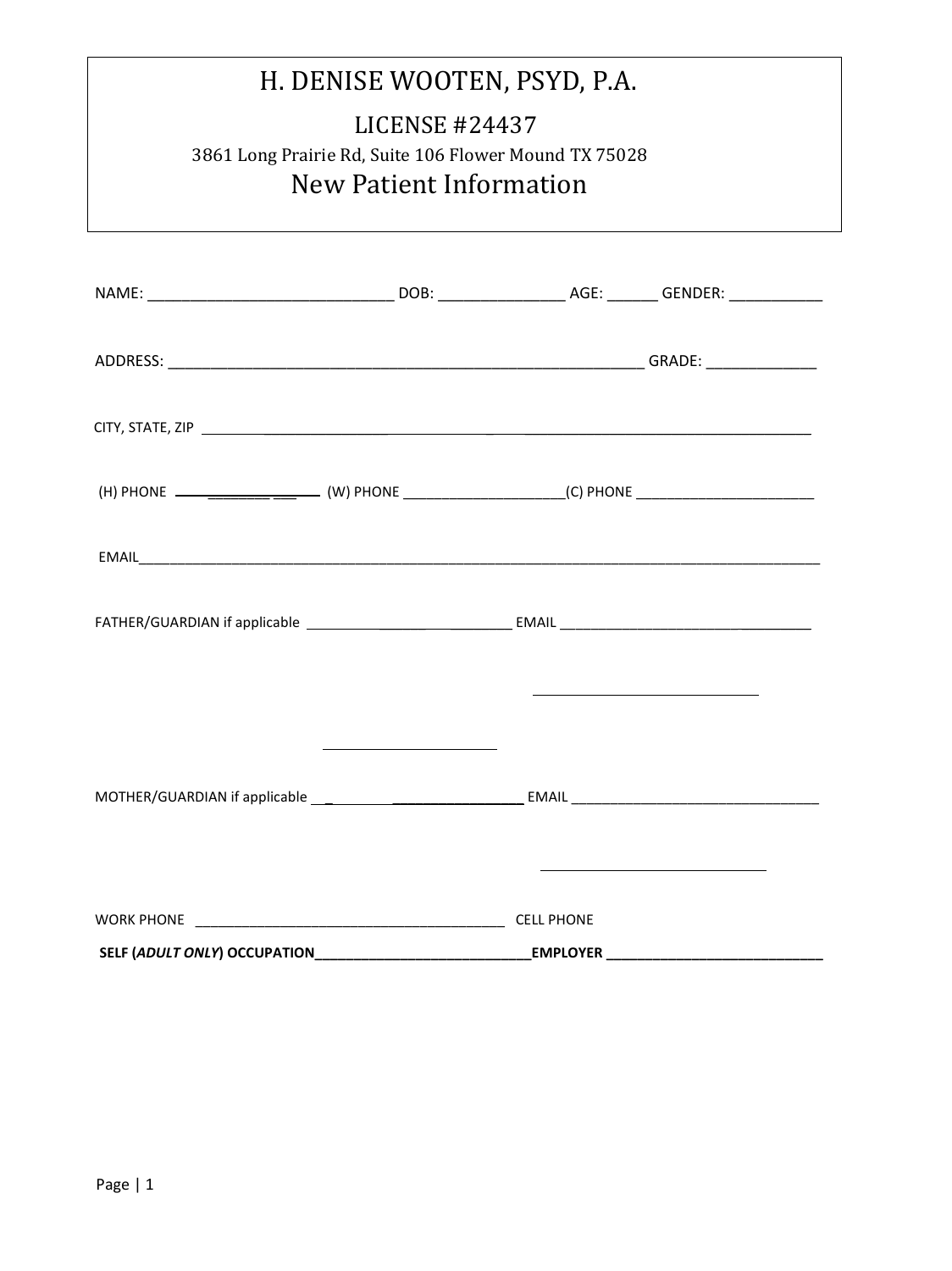### LICENSE #24437 3861 Long Prairie Rd, Suite 106 Flower Mound TX 75028 New Patient Information

**ACKNOWLEDGEMENTS & CONSENTS** 

#### **CONSENT FOR TREATMENT OF MINOR/DEPENDENT CHILD**

I certify that I am the father, mother, managing conservator or legal guardian of the above named child, and I hereby give my authorization and informed consent for the above named child to receive psychological or therapeutic outpatient diagnostic and treatment services from H. Denise Wooten, PsyD. I further certify that I have the legal authority to authorize and consent to this treatment.

**CONSENT FOR TREATMENT (Adults, 18 years+ only)**  I have the legal authority to give my authorization and informed consent to receive psychological or therapeutic outpatient diagnostic and treatment services from H. Denise Wooten, PsyD.

If you consent to allow Dr. Wooten to communicate with your physician, other professional or person regarding your case, please sign below. Your signature will indicate your consent to this communication until you withdraw your consent in writing.

Physician/Professional/Other Name &Telephone Number:

**CONSENT TO COMMUNICATE WITH OTHER** 

**ELECTRONIC COMMUNICATIONS POLICY** 

#### **ASSIGNMENT OF BENEFITS IN-NETWORK INSURED: (Insurance Company) \_\_\_\_\_\_\_\_\_\_\_\_\_\_\_\_\_\_**

I hereby assign payment of medical benefits to H. Denise Wooten, PsyD. I also authorize the release of any medical information requested by the above named insurance. The assignment will remain in effect until revoked by me in writing (a photocopy of this assignment is to be considered as valid as the original). **I understand that I am financially responsible for all charges whether or not paid by said insurance** except to the extent that a contract between the provider and insurance company might limit that financial responsibility.

Signature & Date

#### I understand the vulnerabilities of electronic communication and that the office of H. Denise Wooten, PsyD PA does not encourage nor limit the use of electronic communication. This can be a convenient method to correspond with the office, becomes a permanent record of the patient, and cannot be guaranteed privacy and confidentiality of HIPPA if I choose this method of communication.

| OUT OF NETWORK, SELF PAY RATE: \$175/UNIT. I ACKNOWLEDGE THIS RATE. | <b>INITIALS</b> |
|---------------------------------------------------------------------|-----------------|
| I HAVE READ THE OFFICE POLICIES AND AGREE WITH THE OFFICE POLICIES. | <b>INITIALS</b> |

Signature & Date

Signature & Date

Signature & Date

Signature & Date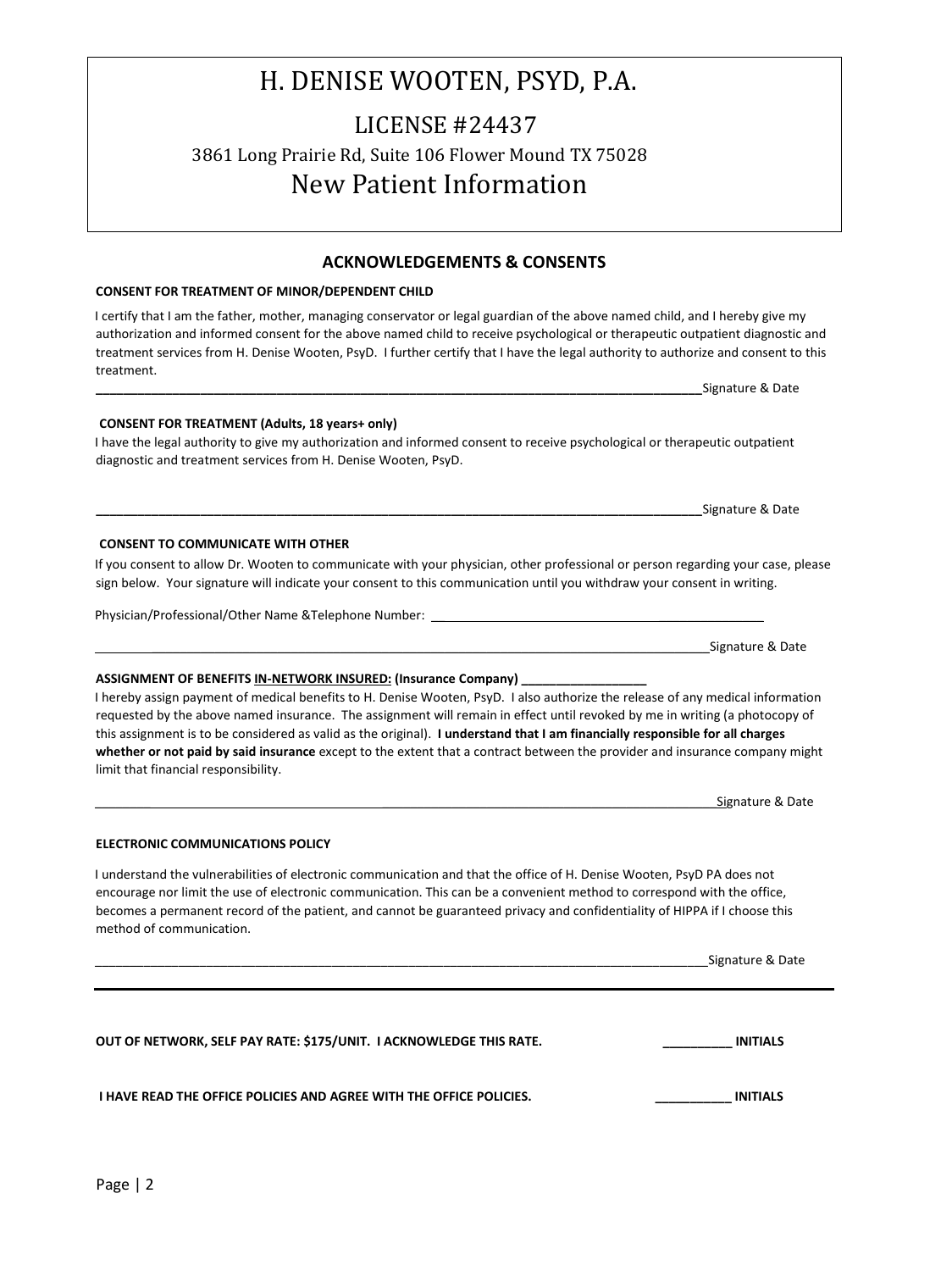### LICENSE #24437 3861 Long Prairie Rd, Suite 106 Flower Mound TX 75028 New Patient Information

#### **HIPPA, OFFICE SERVICES AND POLICIES AGREEMENT (Revised 12-1-2021)**

This document contains important information about my professional services and business policies. It also contains summary information about the Health Insurance Portability and Accountability Act (HIPAA). The law requires that I obtain your signature acknowledging that I have provided you with this information. Please read it carefully before signing. You may revoke this right in writing at any time.

#### **LIMITS ON CONFIDENTIALITY**

The law protects the privacy of all communications between a patient and a psychologist. In most situations, I can only release information about your treatment to others if you sign a written Authorization form that meets certain legal requirements imposed by HIPAA. There are other situations that require only that you provide written, advance consent. Your signature on this Agreement provides consent for those activities, as follows:

- Consultation with a referring health or mental health professionals about a case.
- Disclosures required by health insurers or to collect overdue fees
- If you are involved in a court proceeding and a request is made for information concerning your diagnosis and treatment, such information is protected by the psychologist-patient privilege law.
- If a government agency is requesting the information for health oversight.
- If a patient files a complaint or lawsuit against me, I may disclose relevant information regarding that patient in order to defend myself.
- If a patient files a worker's compensation claim, I must, upon appropriate request, provide records relating to treatment or hospitalization for which compensation is being sought.
- If I have cause to believe that a child under 18 has been or may be abused or neglected (including physical injury, substantial threat of harm, mental or emotional injury, or any kind of sexual contact or conduct), or that a child is a victim of a sexual offense, or that an elderly or disabled person is in a state of abuse, neglect or exploitation.
- If I determine that there is a probability that the patient will inflict imminent physical injury on another, or that the patient will inflict imminent physical, mental or emotional harm upon him/herself, or others.
- If you elect to communicate with me by email, please be aware that email is not completely confidential. My email is managed by my practice manager. All emails are retained in the logs of your and my internet service provider. Under normal circumstances, no one looks at these logs. They are, in theory, available to be read by the system administrator of the internet service provider. Any email sent/received will be kept in your treatment record.
- Regarding Social Media, if you should find my listing or any reference to my practice on any social media or marketing sites, please know that my listing is NOT a request for a testimonial, rating or endorsement from you as my client. Of course you have a right to express yourself on any site you wish, but due to confidentiality, I cannot respond to any review on any site whether it is positive or negative. Please know that I take my commitment to confidentiality to you seriously. I do not engage on social networking sites.

#### **PROFESSIONAL RECORDS**

You should be aware that, pursuant to HIPAA, I keep Protected Health Information about you in a professional record I keep very brief records, noting only that you have been here, what interventions happened in session and the topics we discussed. We have transitioned to electronically stored records and administration processes using the professional tool, [www.Therapyappointment.com.](http://www.therapyappointment.com/) 

#### **PATIENT RIGHTS**

HIPAA provides you with several new or expanded rights with regard to your Clinical Record and disclosures of protected health information. These rights include requesting that I amend your record; requesting restrictions on what information from your Clinical Record is disclosed to others; requesting an accounting of most disclosures of protected health information that you have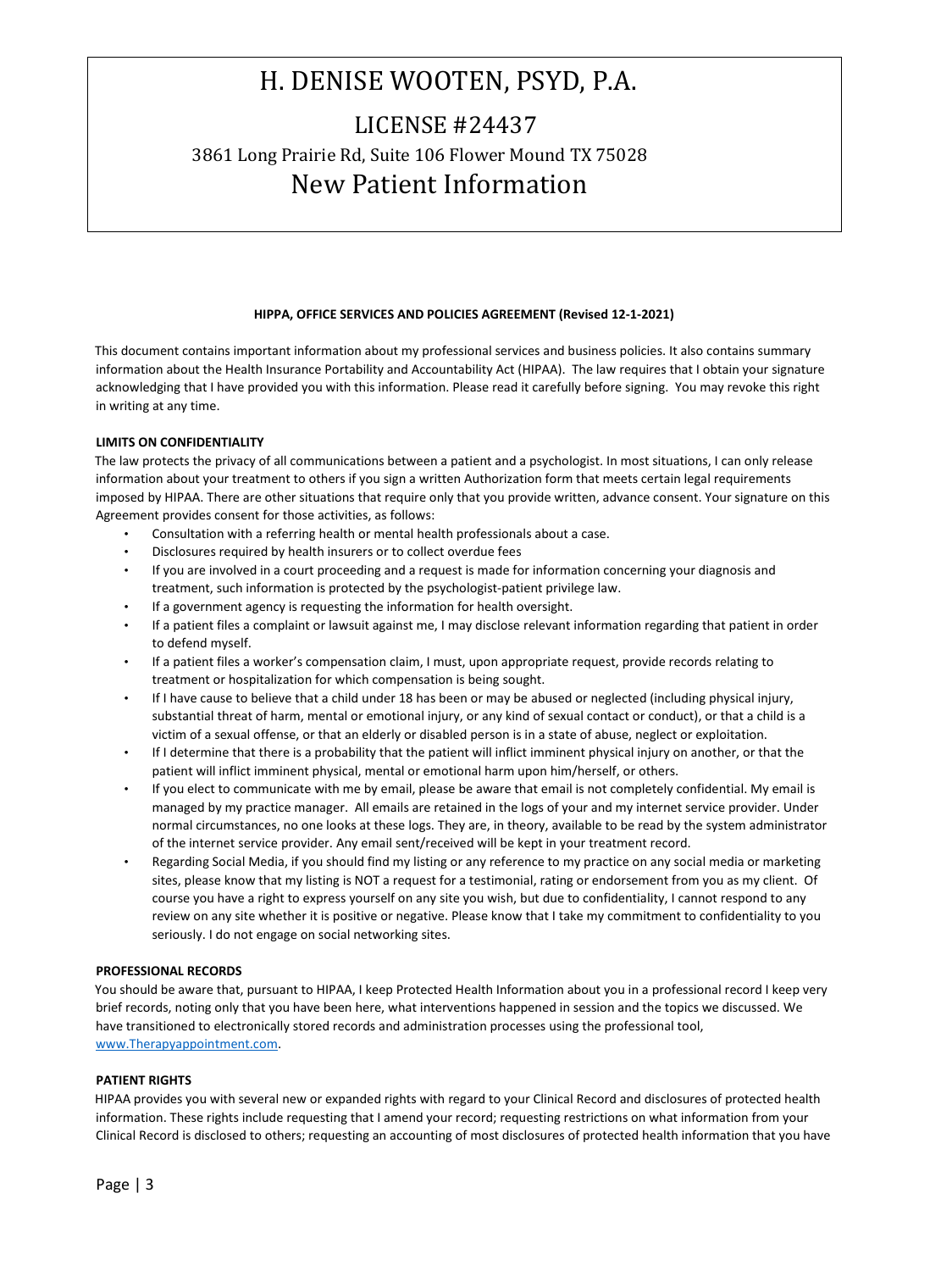## H. DENISE WOOTEN, PSYD, P.A. LICENSE #24437 3861 Long Prairie Rd, Suite 106 Flower Mound TX 75028 New Patient Information

neither consented to nor authorized; determining the location to which protected information disclosures are sent; having any complaints you make about my policies and procedures recorded in your records; and the right to a paper copy of this Agreement and my privacy policies and procedures.

#### **MINORS & PARENTS**

Patients under 18 years of age who are not emancipated, and their parents, should be aware that the law may allow parents to examine their child's treatment records. However, if the treatment is for suicide prevention, chemical addiction or dependency, or sexual, physical or emotional abuse, the law provides that parents may not access their child's records. For children between 16 and 18, because privacy in psychotherapy is often crucial to successful progress, particularly with teenagers, I may request an agreement from the patient and his/her parents that the parents' consent to give up their access to their child's records. If they agree, during treatment, I will provide them only with general information about the progress of the child's treatment, and his/her attendance at scheduled sessions. Any other communication will require the child's authorization, unless I feel that the child is in danger or is a danger to someone else, in which case, I will notify the parents of my concern. Before giving parents any information, I will discuss the matter with the child, if possible, and do my best to handle any objections he/she may have.

#### **PSYCHOLOGICAL SERVICES**

Services include psychological evaluations and/or cognitive-behavioral therapy for children, adolescents and adults. Therapy is a joint effort between the therapist and patient. Progress depends on many factors including motivation, effort, and other life circumstances such as interactions with family, friends, and other associates. Therapy often leads to better relationships, solutions to specific problems, and significant reductions in feelings of distress. On the other hand, there are potential negative effects, which include, but are not limited to, increased stress in relationships and increased emotional distress. Implications or potential negative effects of a particular therapeutic technique may be discussed at any time with your therapist.

#### **LIMITATIONS OF SERVICES**

I am unable to practice psychology across state lines, such as e-therapy, in accordance to my licensure in the state of Texas. It is my concern that if you or a loved one is in need of mental health care and are outside the borders of Texas, please contact a professional in the area to get the help needed.

There is no substitute for in person connection during psychotherapy. Therefore, I respectfully ask that you do not request phone conferences but do your best to schedule an in-office appointment. If you need me to participate in a meeting with school administration, please coordinate with my office for an appointment.

My website includes a Resources page. Please refrain from using this as self-help therapy, diagnosis and/or treatment. It is provided as supplemental support and references.

#### **APPOINTMENTS**

If there is need to cancel or reschedule this appointment, I respectfully request **a minimum of 24 hours advance notification** to reallocate my time as deemed necessary. This advance notification is helpful for my clients who have requested notification of cancelled appointments to be contacted. My voicemail system has a time and date stamp to record this notification. An infraction of this policy will result in a fee payable by the client prior to any future scheduled appointments.

#### **IN-PERSON AND TELEHEALTH PSYCHOLOGICAL SERVICES**

Use of telecommunications technology via Doxy.me reduces the need for persons to come into close contact with each other or to be in areas where exposure to COVID-19 may occur. However, teletherapy services may not always be adequate. In-person services are appropriate for the following reason(s):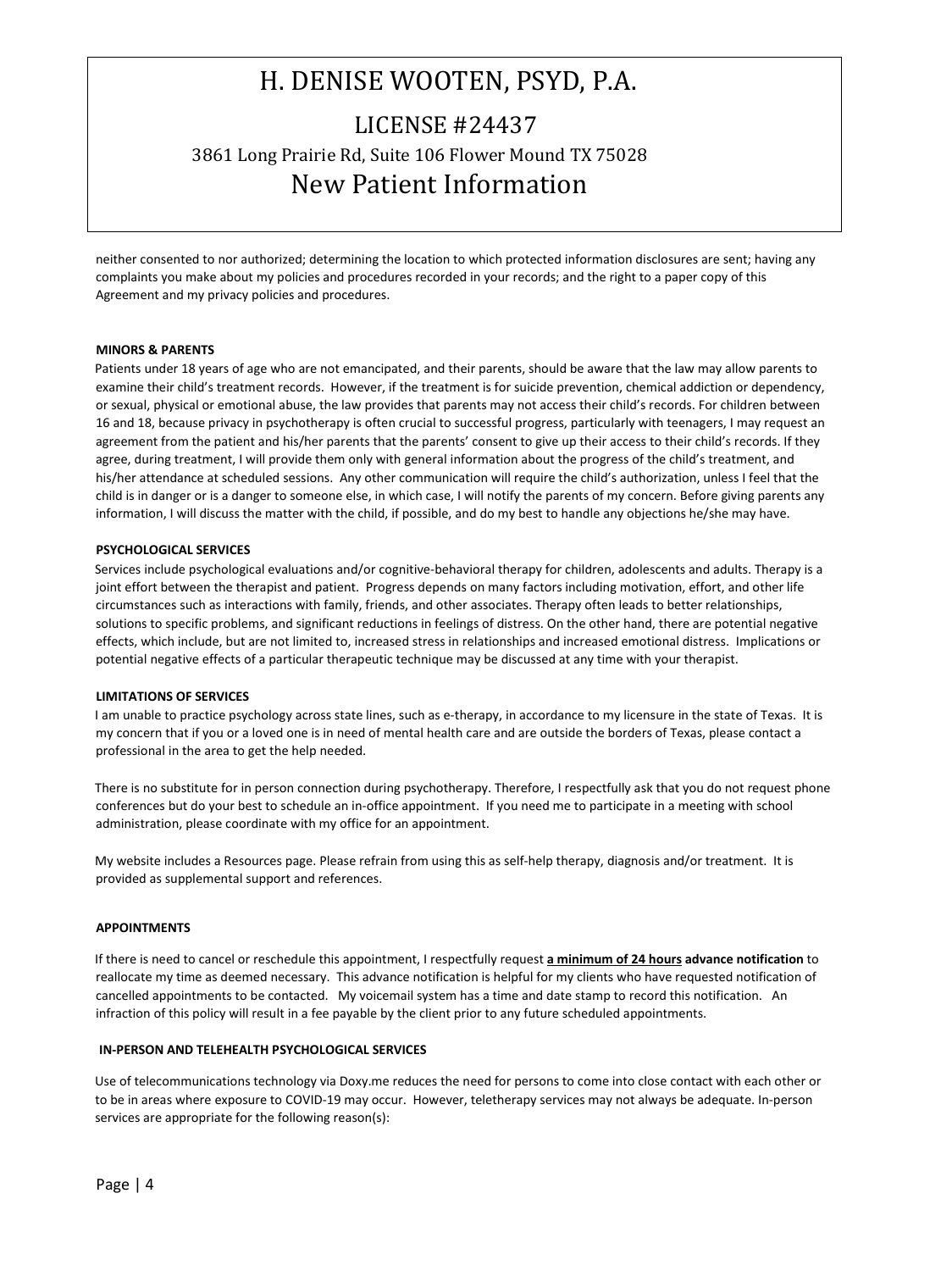### LICENSE #24437 3861 Long Prairie Rd, Suite 106 Flower Mound TX 75028 New Patient Information

- Initial consultation.
- Evaluation will require the administration of assessments which are not available nor can be administered remotely and the collection of data must be in person.
- There is not adequate technology or network services to participate in teletherapy.
- Psychologist-Patient mutual agreement for in-person therapy services.

In-person services are based on current conditions and guidelines. It is possible that a change to remote services will be necessary at some point based on consideration of health and safety issues, which will be communicated to you based on a careful weighing of the risks and applicable regulations. It is also important to consider that, although insurance reimbursement for teletherapy services may have been mandated during the COVID-19 pandemic, such mandates may no longer be in effect, and teletherapy may no longer be reimbursed by your insurance company.

In order for me to provide you with in-person services, the following protocols must be followed by patients/clients and providers: **[\(https://www.cdc.gov/coronavirus/2019-ncov/index.html\)](https://www.cdc.gov/coronavirus/2019-ncov/index.html)**

- Social distancing requirements must be met, meaning that you must maintain a six-foot distance from others while in offices, our shared lobby space and other areas. Patients/Clients may wait in their vehicles until notified by my staff to enter into my office.
- Patients/clients and providers will be required to wear face coverings or masks while in the office. If you do not have a face covering, one will be provided to you.
- Hand sanitizer will be provided at the office entrance and must be used upon entering the office spaces.
- There will be no physical contact with others in the office. Only necessary exchange of documents will occur in order to meet the needs of the evaluation process (intake paperwork, exchange of assessment materials, etc.). Any receipts, financial statements, reports or original documents will be emailed or mailed as needed.
- You agree not to present for in-person services if you have a fever, shortness of breath, coughing, or any other symptoms associated with COVID-19 or if you have been exposed to another person who is showing signs of infection or has confirmed COVID-19 within the past two weeks. You agree to notify my office of cancellation of appointment as soon as possible to avoid late cancellation/no show fees. **If you are bringing a child or other dependent in for services, you agree to ensure that both you and your child/dependent follow all of these protocols.**

As COVID-19 regulations continue to evolve, I may become legally required at some point to disclose that you and I have been in contact, especially if either of us were to test positive or show signs of COVID-19 infection. If I am legally compelled to disclose information, I will inform you and will only provide the minimum necessary information (e.g., your name and the dates of our contact) required by law.

Despite our careful attention to sanitization, social distancing, and other protocols, there is still a chance that you will be exposed to COVID-19 in our office. If, at any point, you prefer to stop in-person services or to consider transitioning to remote services, please let me know.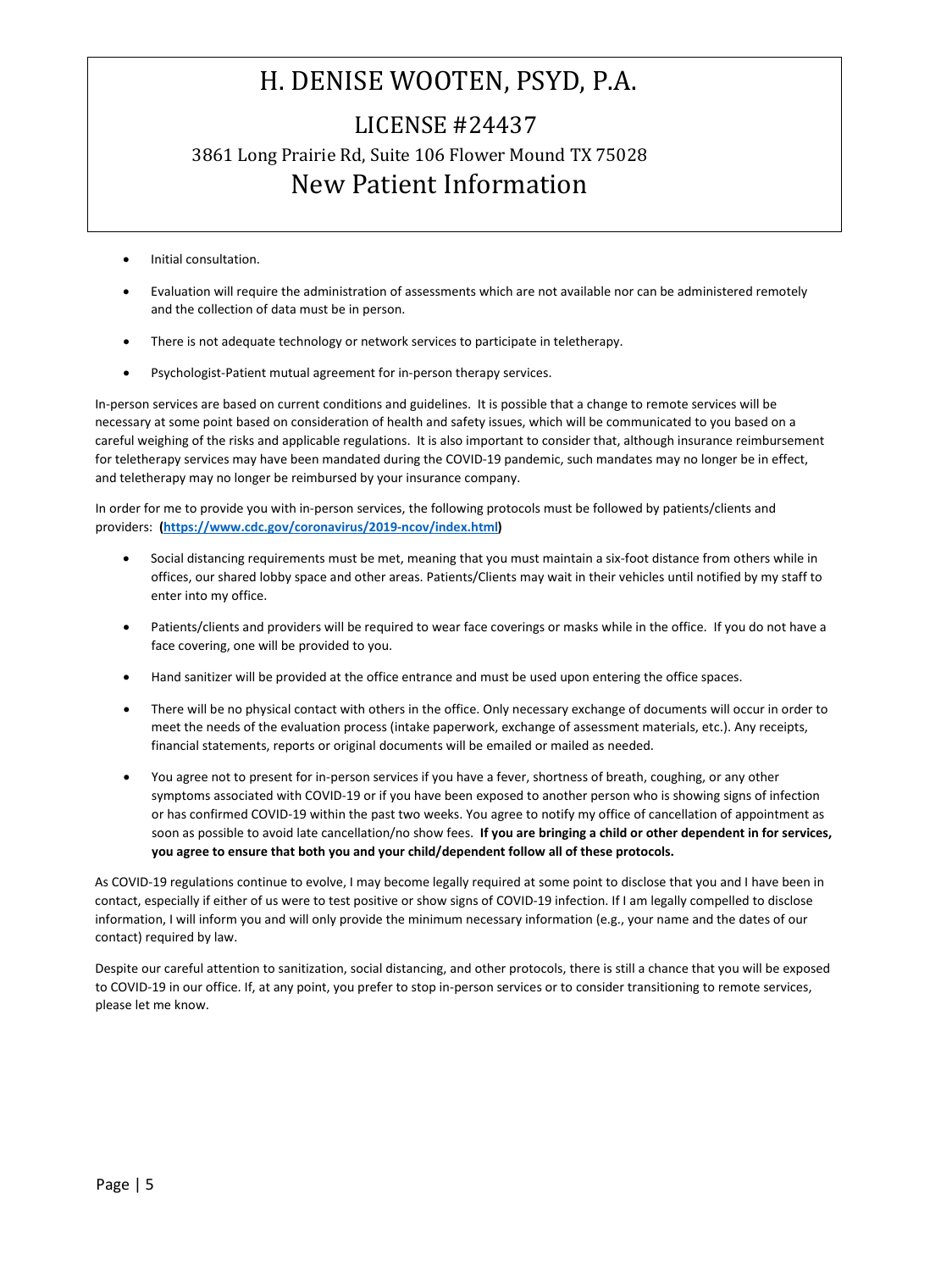### LICENSE #24437 3861 Long Prairie Rd, Suite 106 Flower Mound TX 75028 New Patient Information

#### **FEE SCHEDULE**

- **\$175**  Therapy and assessment are based on a 60 minute session, depending on the Insurance plan. For in-network we bill the insurance company.
- **TBD** Scheduled Psychological testing, scoring time, interpretation of tests and report preparation. (Varies: 6-14 units) For each hour of scheduled face-to-face time, one hour is billed for scoring and interpretation plus one hour for report preparation. Exceptions may occur based on the complexity of the evaluation. A pre-quote of these costs is reviewed prior to testing.
- **\$80**  Fee for non-covered materials and testing protocols deemed necessary to the diagnostic evaluation process.
- **\$50**  Fee for letters, preauthorization request forms, form preparations, patient record copies, and reports prepared outside of scheduled appointments. This time allocation is not reimbursable by insurance plans.
- **\$30** Returned checks are subject to a \$30 fee.
- **\$100 Fail to Show Fee** payable by the client. Each scheduled appointment time is appropriated to only one client; therefore, courtesy for my professional time and other clients is expected and appreciated. Fee will be automatically applied to the patient's account and no future appointments will be permitted until account has been satisfied. **If testing appointment is affected, this fee will be \$200.**
- **\$75 Late Cancellation Fee** within 24 hours of appointment, payable by the client. This fee is automatically applied to the client's account at the time of the missed appointment.

**Any forgiveness of this policy is based on truly unavoidable issues, at the discretion of Dr. Wooten.** 

#### **BILLING, PAYMENTS, AND INSURANCE REIMBURSEMENT**

**Payments for each session are paid at the time of visit**. We use Cayan merchant services to process payments made by credit/debit card, and for your convenience, we offer to keep the card number on record if you allow.

Assignment of insurance benefits accepted from: Blue Cross/Blue Shield PPO and Aetna PPO products. If I am an in-network provider, I will file insurance claims electronically via TherapyAppointment Claim System with your insurance carrier. A courtesy check of benefits is done before you come to first appointment**. If the quote provided before services is contradictory to the claims processing, you will be responsible for the charges for services rendered. If considered an out-of-network provider, I will give you the necessary information to submit for any out-of-network benefits.**

**Collection policy: If your account has not been paid for more than 60 days, we will debit the card on file to resolve the outstanding balance on your account. As a last resort, we may need to involve a collection agency, which may require me to disclose otherwise confidential information. In most collection situations, the only information I release regarding a patient's treatment is his/her name, the nature of services provided, and the amount due.** 

#### *Please print an additional copy for your records.*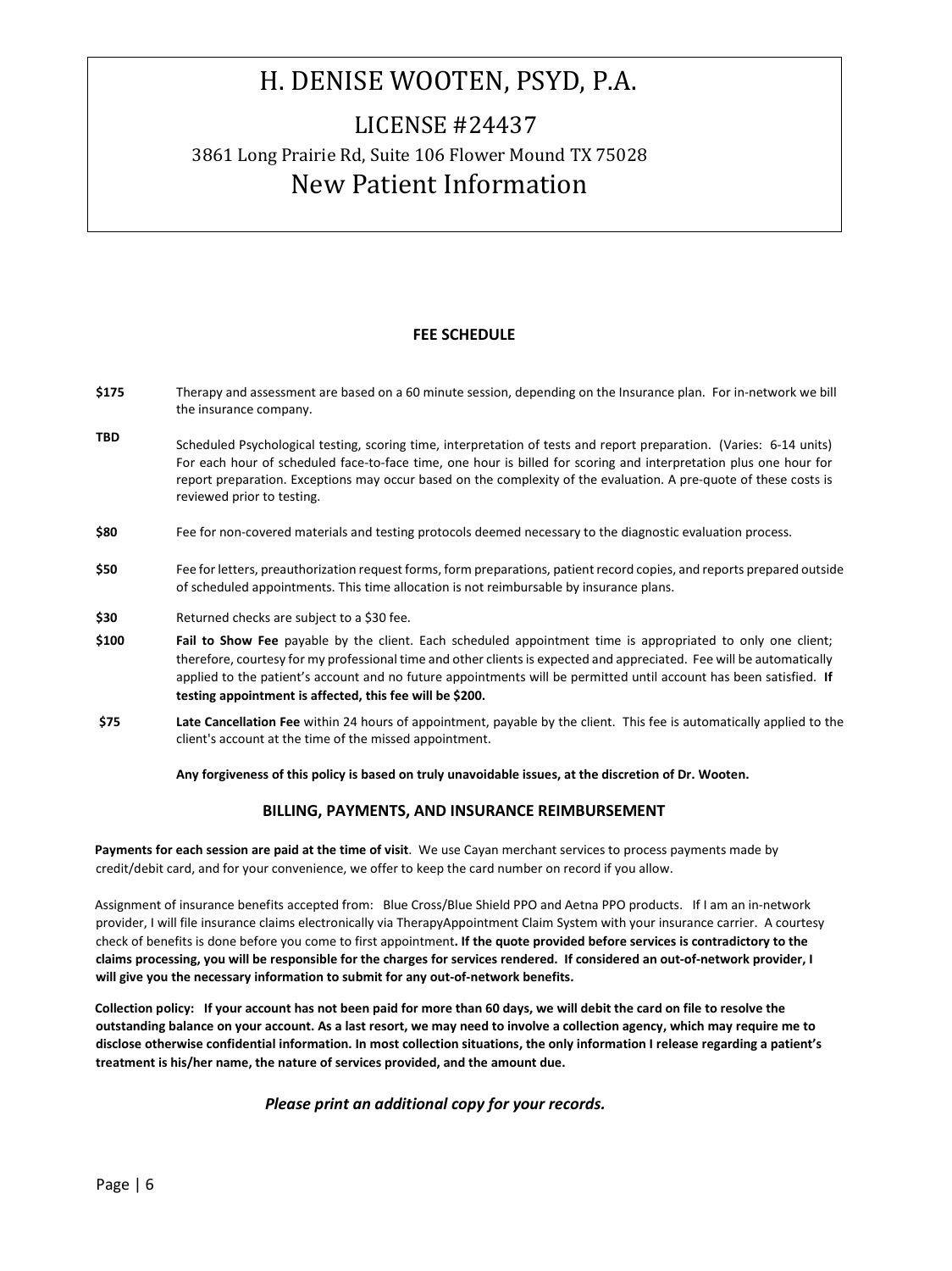### LICENSE #24437 3861 Long Prairie Rd, Suite 106 Flower Mound TX 75028 New Patient Information

## **CHILD AND FAMILY INFORMATION**

INSTRUCTIONS: Please complete the following information about your child and family. If any questions do not apply to your child, simply write "DNA" (does not apply) in the space provided or leave the space blank. It is best if this form is completed by all parents or primary caretakers. This information will be helpful to your child's doctor or other professional to better understand your child and your family.

# **I. REFERRAL INFORMATION**

Describe the concerns that prompted your call.

Have you discussed this situation with any professionals? Yes or No, If yes, please describe:

What would you like to accomplish by coming:

#### **BEHAVIORAL CHECK LIST**

Check the items that describe your child:

| Always on the go, has difficulty staying<br>seated at school, church, meals, etc.       | Slow to walk.                                               |
|-----------------------------------------------------------------------------------------|-------------------------------------------------------------|
| Often doesn't seem to listen.                                                           | Delayed development.                                        |
| Hard to discipline.                                                                     | Explosive temper, tantrums.                                 |
| Argues excessively.                                                                     | Destructive (breaks toys, furniture, etc.)                  |
| Socially withdrawn (prefers to be alone)                                                | Fights (adults or children).                                |
| Doesn't like self.                                                                      | Overly sensitive/fearful.                                   |
| Has run away.                                                                           | Seems unhappy/depressed.                                    |
| Has breath-holding spells.                                                              | Overly dependent on parents or others.                      |
| Has difficulty keeping his/her attention<br>(Concentration) on tasks at school or home. | Lies excessively.                                           |
| School reports child often disrupts class,<br>speaks or acts without thinking.          | Stealing.                                                   |
| Speech unclear.                                                                         | Fire-setting or playful with matches.                       |
| Not talking.                                                                            | History of physical/sexual abuse (if yes, circle<br>which). |
| Other:                                                                                  |                                                             |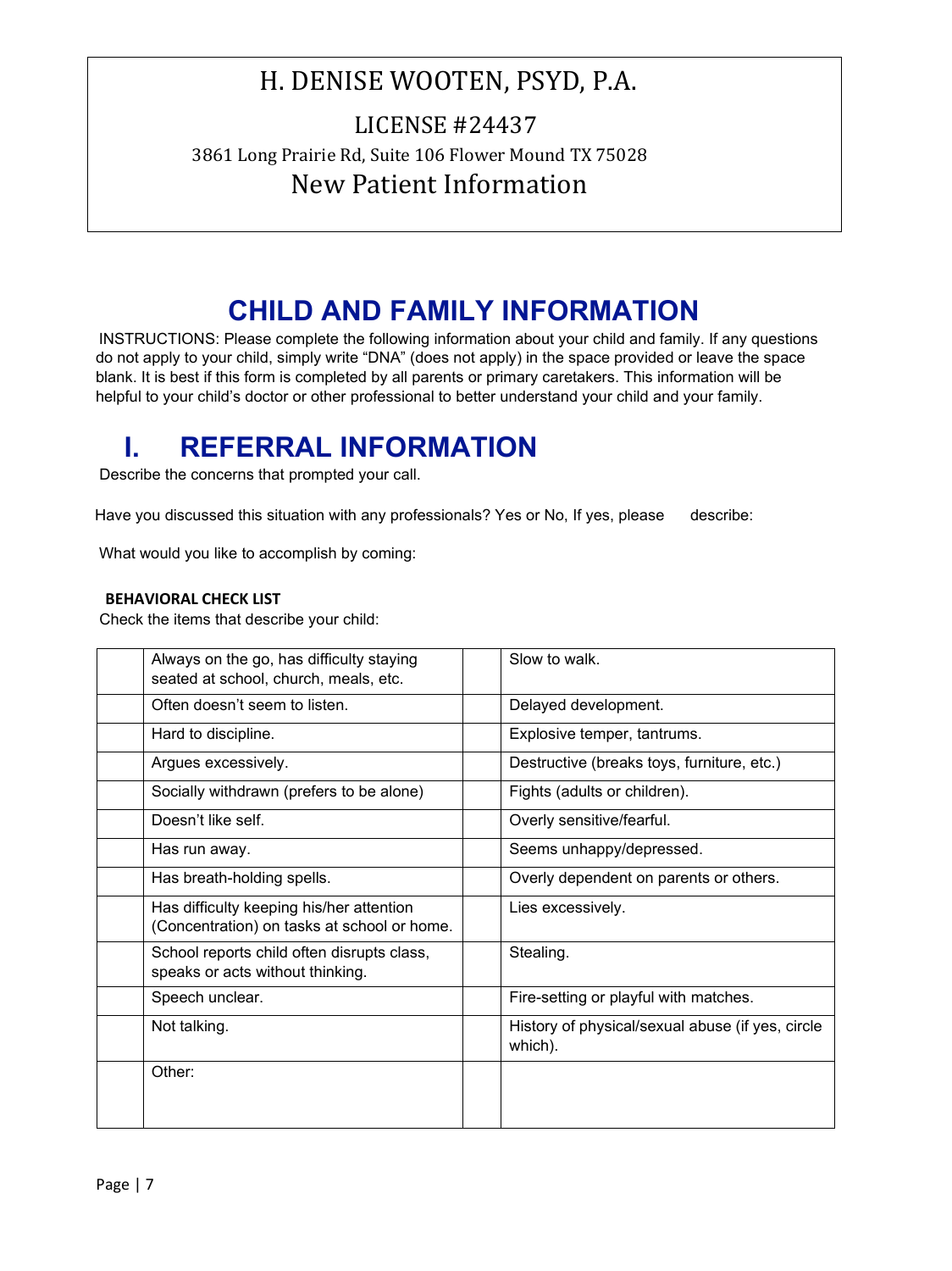LICENSE #24437 3861 Long Prairie Rd, Suite 106 Flower Mound TX 75028 New Patient Information

## **II. FAMILY INFORMATION**

| Length of current marriage/union:                                                                                            |
|------------------------------------------------------------------------------------------------------------------------------|
| Any previous marriages/unions: for mother:<br>YES<br><b>NO</b><br>for father:<br><b>YES</b><br><b>NO</b>                     |
| Is there another adult living in the home YES NO<br>If yes, relationship to the child:                                       |
| Do parents agree on discipline?<br><b>YES</b><br><b>NO</b><br>Is discipline consistent?<br><b>NO</b><br><b>YES</b>           |
|                                                                                                                              |
| Does child sleep alone in own bed? YES NO If NO, with whom does he/she sleep?                                                |
| Are there brothers/sisters at home? YES<br><b>NO</b><br>If YES, ages and relation to child:                                  |
| Do any of them have problems similar to this child? YES NO                                                                   |
| <b>Pregnancy &amp; Birth</b><br>Was child adopted? YES NO If YES, age of child when you took him/her home?                   |
| Did mother have doctor's care during pregnancy?<br><b>YES</b><br><b>NO</b>                                                   |
| Did mother have any problems during pregnancy? YES<br>NO If YES, please explain:                                             |
| Did mother have any shots or x-rays during pregnancy? YES NO If YES, please explain:                                         |
| Did mother use any of the following during pregnancy?<br>Tobacco _____ Alcohol ________ Drugs _________ Medications ________ |
| Estimated length of pregnancy: _________ Birthweight: ________ Apgar score: ________                                         |
| Type of delivery: Spontaneous ___________ Caesarean _________ If caesarean, why?                                             |
| Did baby require special treatment at birth? YES<br>NO <sub>1</sub><br>If yes, please describe:                              |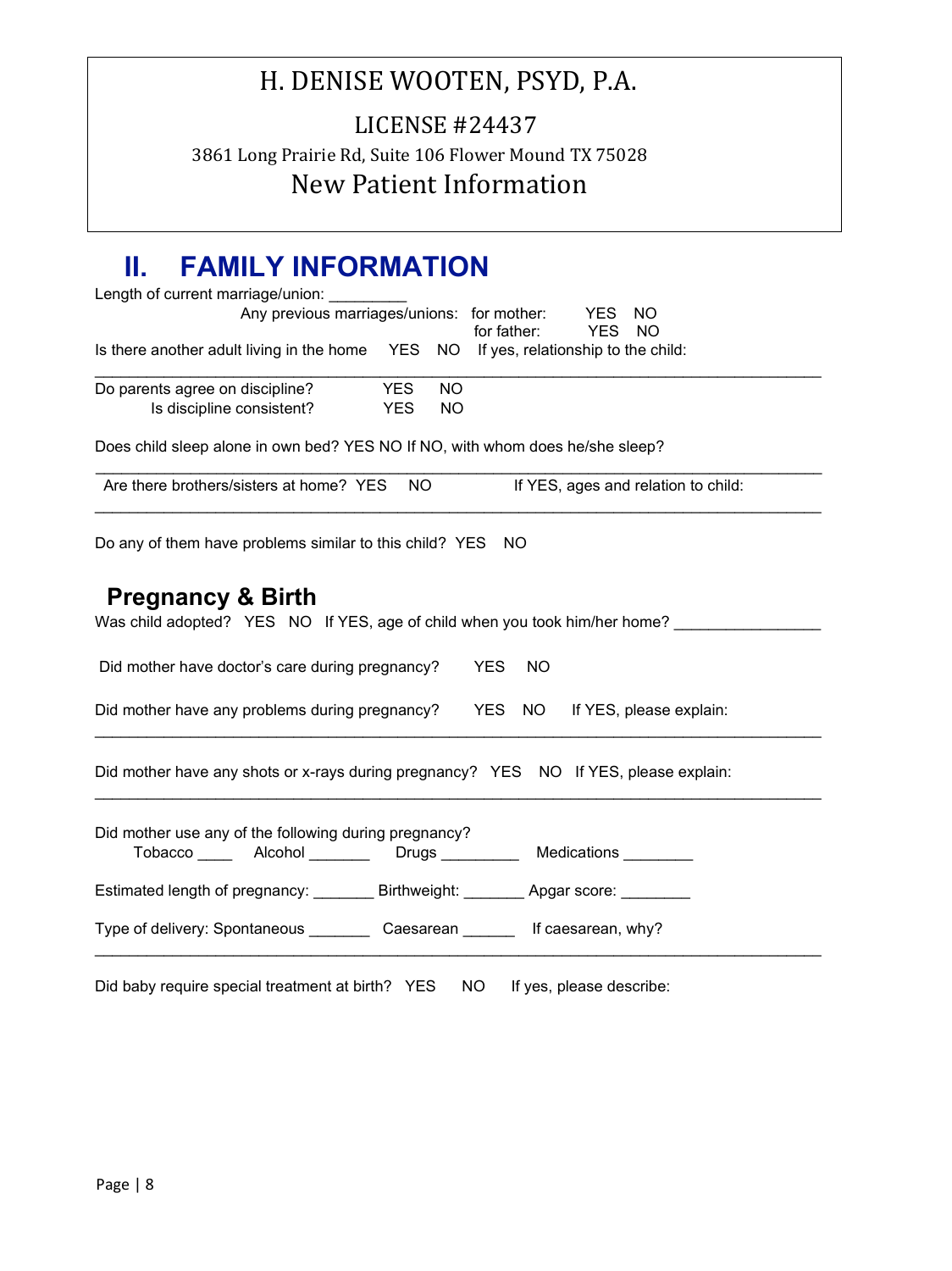## LICENSE #24437 3861 Long Prairie Rd, Suite 106 Flower Mound TX 75028 New Patient Information

### **Early Infancy**

| During the first two weeks, did the baby experience any health problems? | YES or NO |
|--------------------------------------------------------------------------|-----------|
| Did infant have nursing or feeding problems?                             | YES or NO |
| Did the infant require a special diet?                                   | YES or NO |
| Was there any problem with diarrhea or constipation?                     | YES or NO |
| Was there any problem with colic?                                        | YES or NO |
| Was there normal weight gain?                                            | YES or NO |
| Any other problems:                                                      |           |

### **Developmental – Social - Self Help** (indicate approximate age for following)

Walked without support:

Toilet Trained: Bladder: Daytime \_\_\_\_\_\_\_ Nighttime \_\_\_\_\_\_\_\_ Bowel: Daytime Nighttime

Speech: Single word (other than Mama and Dada, with meaning)

Phrases or short sentences \_\_\_\_\_\_\_\_\_\_\_\_\_\_\_\_\_\_\_\_\_\_\_\_\_\_\_\_\_\_\_\_\_\_

Which hand does the child prefer? RIGHT LEFT At what age was hand preference noticed? \_\_\_\_\_\_\_\_\_\_\_\_\_\_

#### **Has the child had any of the following?**

|                                                                                                                                                                   | NO. | YES. | <b>CURRENTLY?</b> |
|-------------------------------------------------------------------------------------------------------------------------------------------------------------------|-----|------|-------------------|
| <b>Convulsions or Seizures</b>                                                                                                                                    |     |      |                   |
| <b>Vision Problems</b>                                                                                                                                            |     |      |                   |
| Frequent ear infections                                                                                                                                           |     |      |                   |
| Ear tubes                                                                                                                                                         |     |      |                   |
| Allergies (if yes, specify):                                                                                                                                      |     |      |                   |
| Was child ever hospitalized overnight?                                                                                                                            |     |      |                   |
| Concussions or head injuries                                                                                                                                      |     |      |                   |
| MEDICATIONS: Any regularly used/previously used<br>medications and/or psychotropic, stimulants, ADHD, mood or<br>anxiety medications (if yes, specify what/when): |     |      |                   |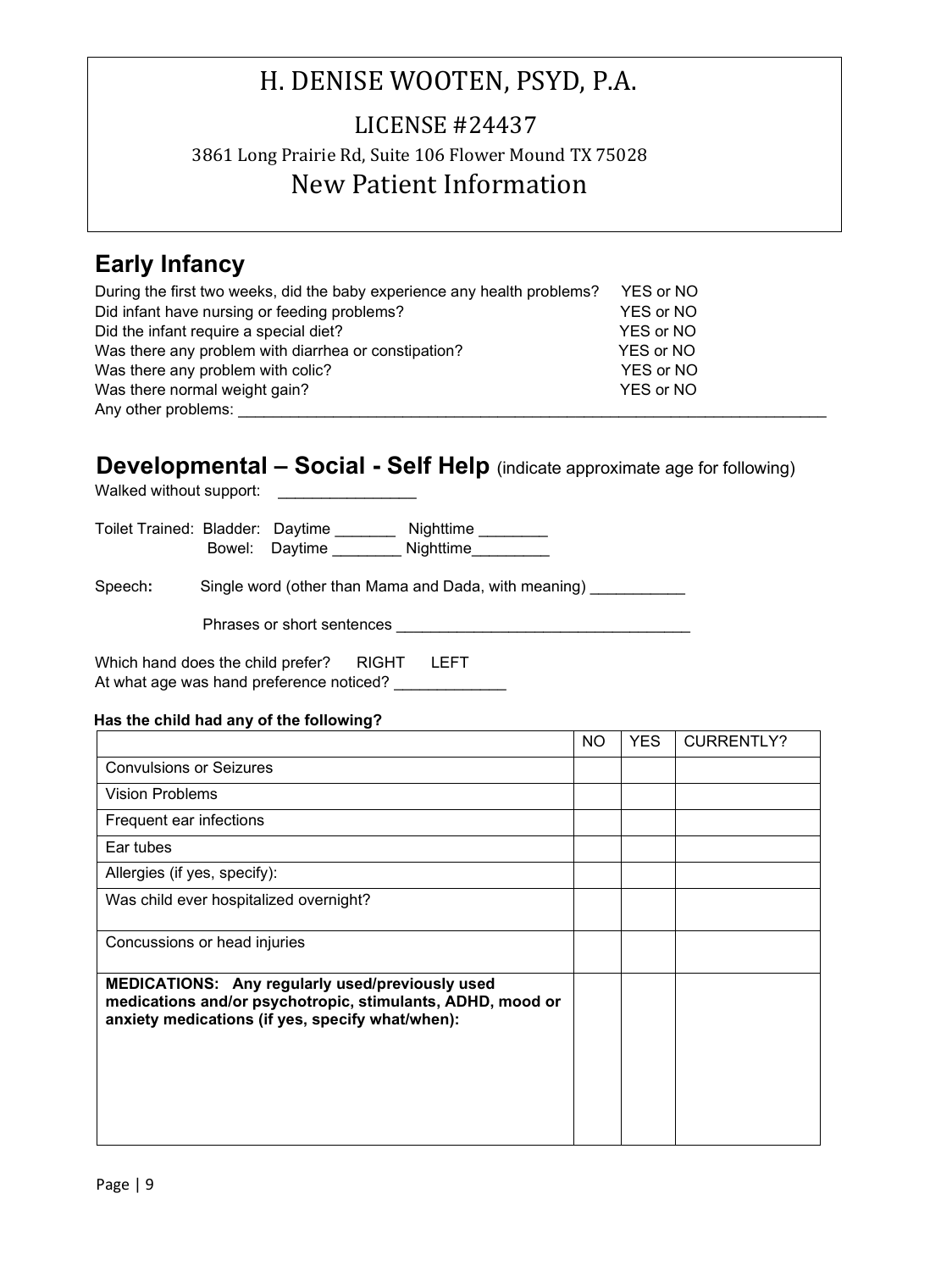### LICENSE #24437 3861 Long Prairie Rd, Suite 106 Flower Mound TX 75028 New Patient Information

| Any unusual reaction or behavior after taking medicine or<br>certain foods (if yes, specify): |  |  |
|-----------------------------------------------------------------------------------------------|--|--|
|                                                                                               |  |  |
|                                                                                               |  |  |

#### **Family Information**

Use the checklists below to describe any family history of psychiatric and learning problems (in child's parents, grandparents, or siblings).

| <b>Check</b> | <b>Problem</b>                   | <b>Who</b> |
|--------------|----------------------------------|------------|
|              | <b>Attention Problems /ADHD</b>  |            |
|              | <b>Speech/Language problems</b>  |            |
|              | <b>Learning Problems</b>         |            |
|              | <b>Hearing Loss</b>              |            |
|              | <b>Cerebral Palsy</b>            |            |
|              | <b>Epilepsy/Seizures</b>         |            |
|              | <b>Hyperactivity</b>             |            |
|              | <b>Emotional Problems</b>        |            |
|              | <b>Intellectual Difficulties</b> |            |
|              | <b>Autism</b>                    |            |
|              | <b>Aggression/Defiance</b>       |            |

### **Comments:**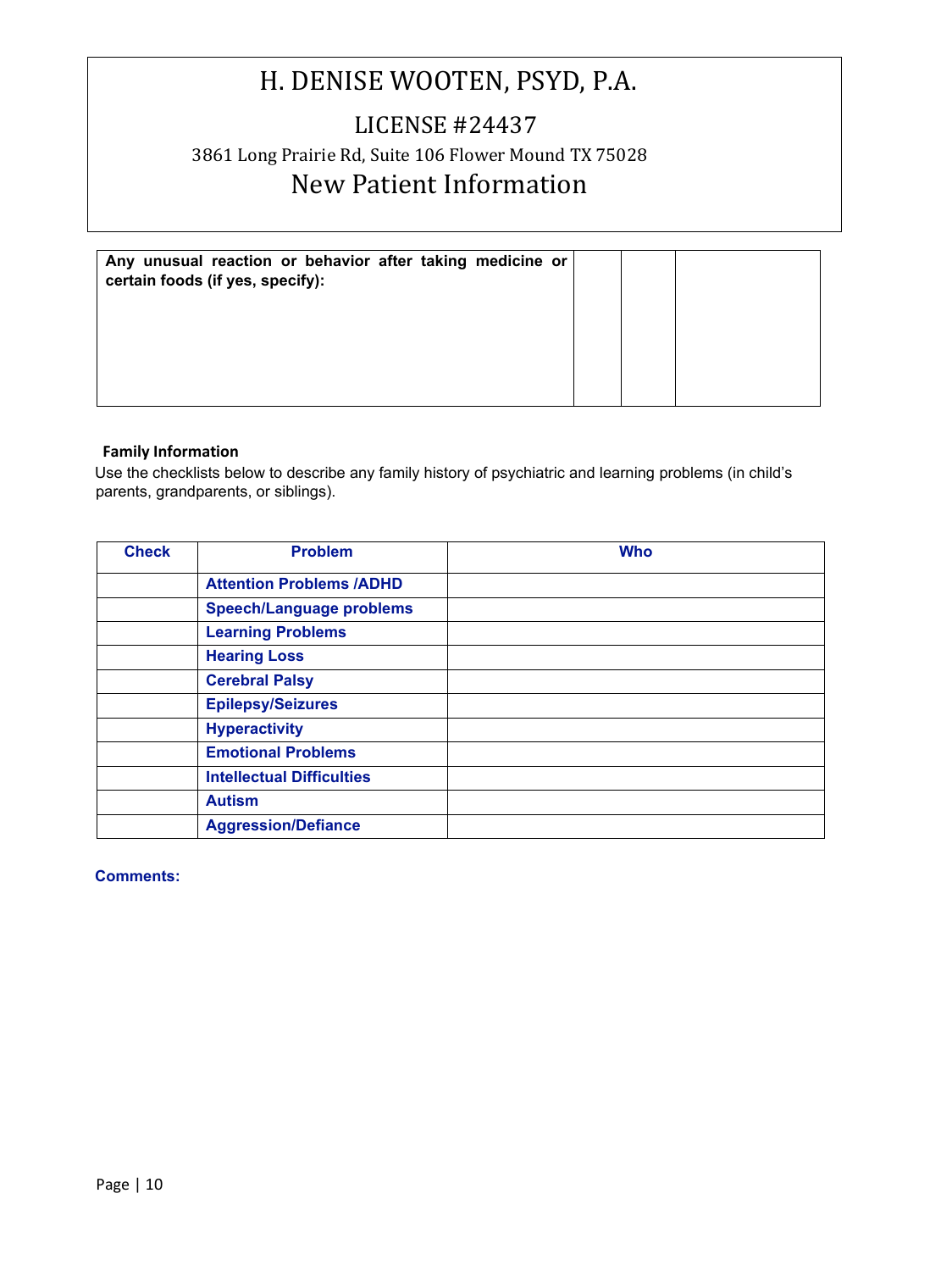### LICENSE #24437 3861 Long Prairie Rd, Suite 106 Flower Mound TX 75028 New Patient Information

# **III. School Information**

List the name of each school your child has attended.

Preschool(s):

Elementary School(s):

Middle School(s):

High School(s):

Higher Education:

In general, describe your child's performance during elementary school. Go grade by grade, if necessary, and list any outstanding strengths or problems.

K 1st 2nd 3rd 4th 5th

Additional concerns in elementary school:

Describe your child's performance during middle school and high school.

Again, go grade by grade, if necessary, and list any outstanding strengths or problems.

Page | 11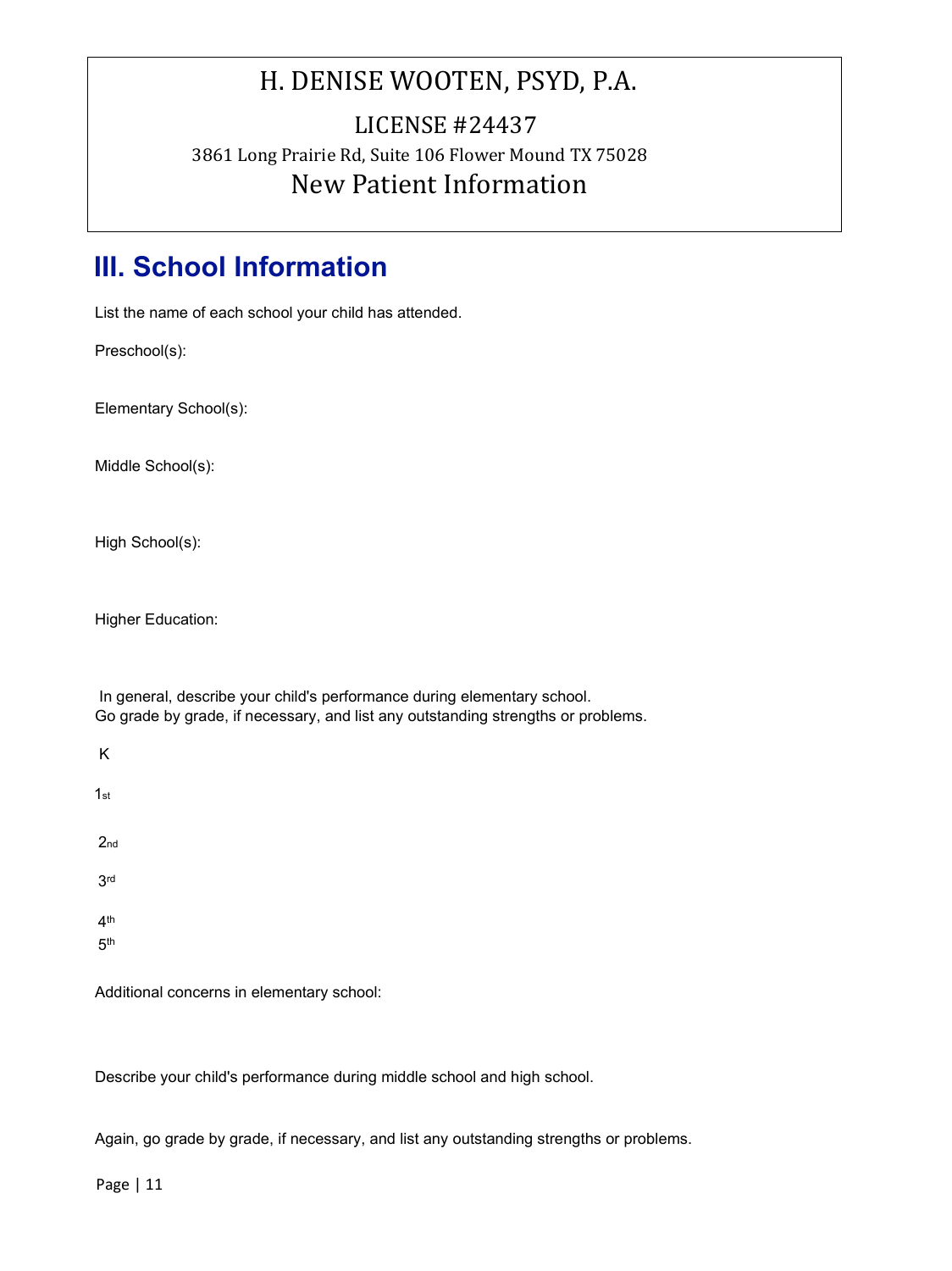## LICENSE #24437 3861 Long Prairie Rd, Suite 106 Flower Mound TX 75028 New Patient Information

| 6 <sub>th</sub>  |  |  |  |
|------------------|--|--|--|
| 7 <sub>th</sub>  |  |  |  |
| 8 <sup>th</sup>  |  |  |  |
| 9 <sub>th</sub>  |  |  |  |
| 10 <sup>th</sup> |  |  |  |
| 11 <sup>th</sup> |  |  |  |

12th

Additional concerns in secondary school:

If applicable, describe your child's academic performance beyond high school.

Has your child ever been evaluated by a clinical psychologist, school psychologist, child and adolescent psychiatrist, neurologist, speech and language pathologist, etc.? If so, bring copies of all previous evaluations with you to initial appointment. List below list of names and specialties:

Has your child ever had to repeat a grade? If so, which grade?

Has your child ever received special education services? If so, what grades?

| Does your child currently have an IEP from his/her school? YES NO |        |  |
|-------------------------------------------------------------------|--------|--|
| Does your child currently have a 504 Plan at school?              | YES NO |  |

If applicable, describe the main focus of your child's IEP or 504 Plan and note any accommodations your child is currently receiving.